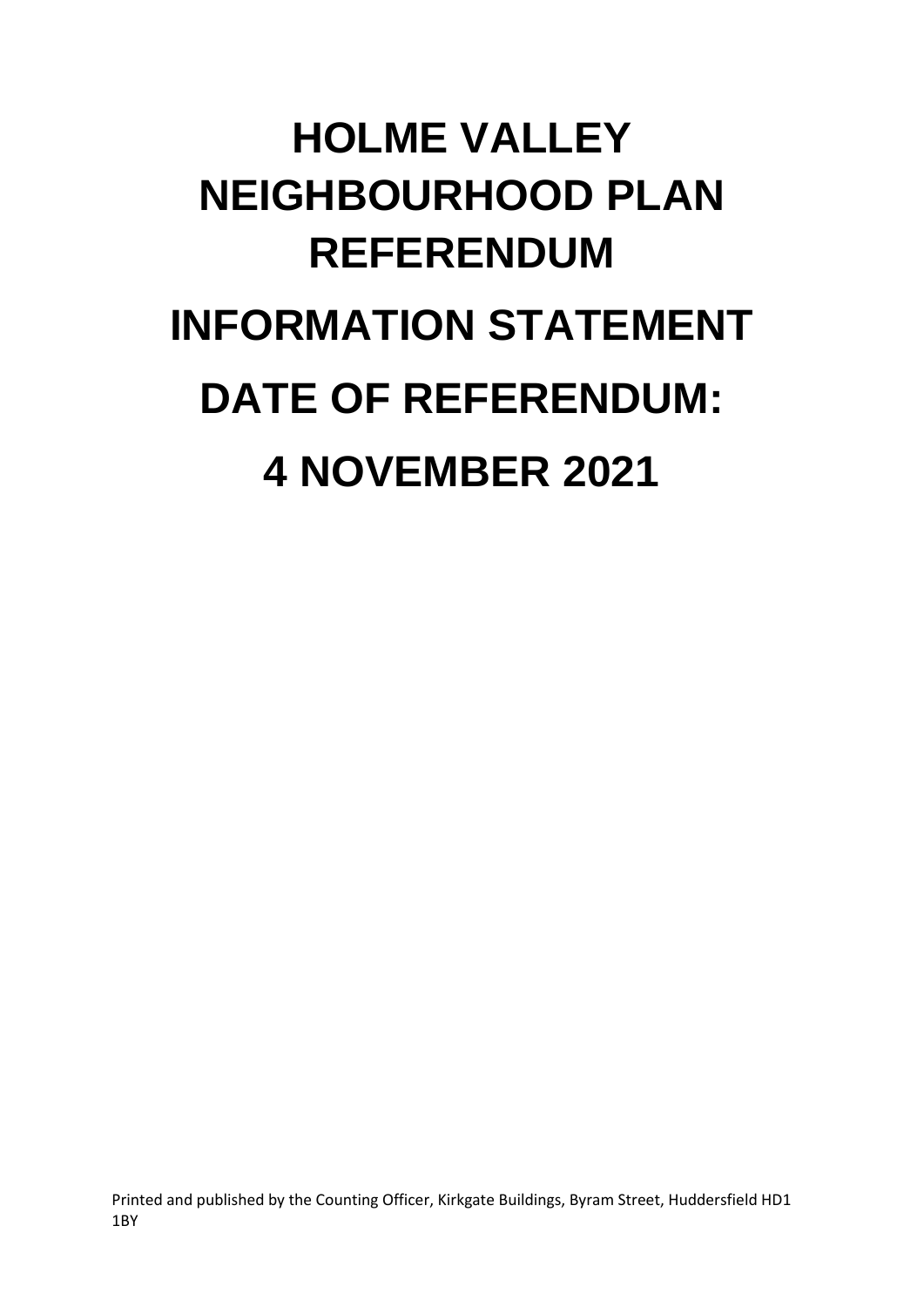A neighbourhood planning referendum will be held for the Holme Valley Neighbourhood Development Plan on 4 November 2021. The question asked in the referendum will be:

**''**Do you want Kirklees Council and the Peak District National Park Authority to use the **Neighbourhood Plan for Holme Valley** to help it decide planning applications in the neighbourhood area?''

The referendum area and the area covered by the neighbourhood is displayed below:



A person is entitled to vote in the Referendum if on 4 November 2021

- he or she is entitled to vote in a local government election in the Referendum area; and
- his or her qualifying address for the election is in the Referendum area. A persons qualifying address is, in relation to a person registered in the register of electors, the address in respect of which he or she is entitled to be registered.

The Referendum expenses limit that will apply in relation to the Referendum is £3645. The number of persons entitled to vote in the Referendum by reference to which the limit has been calculated is 21,746

Printed and published by the Counting Officer, Kirkgate Buildings, Byram Street, Huddersfield HD1 1BY